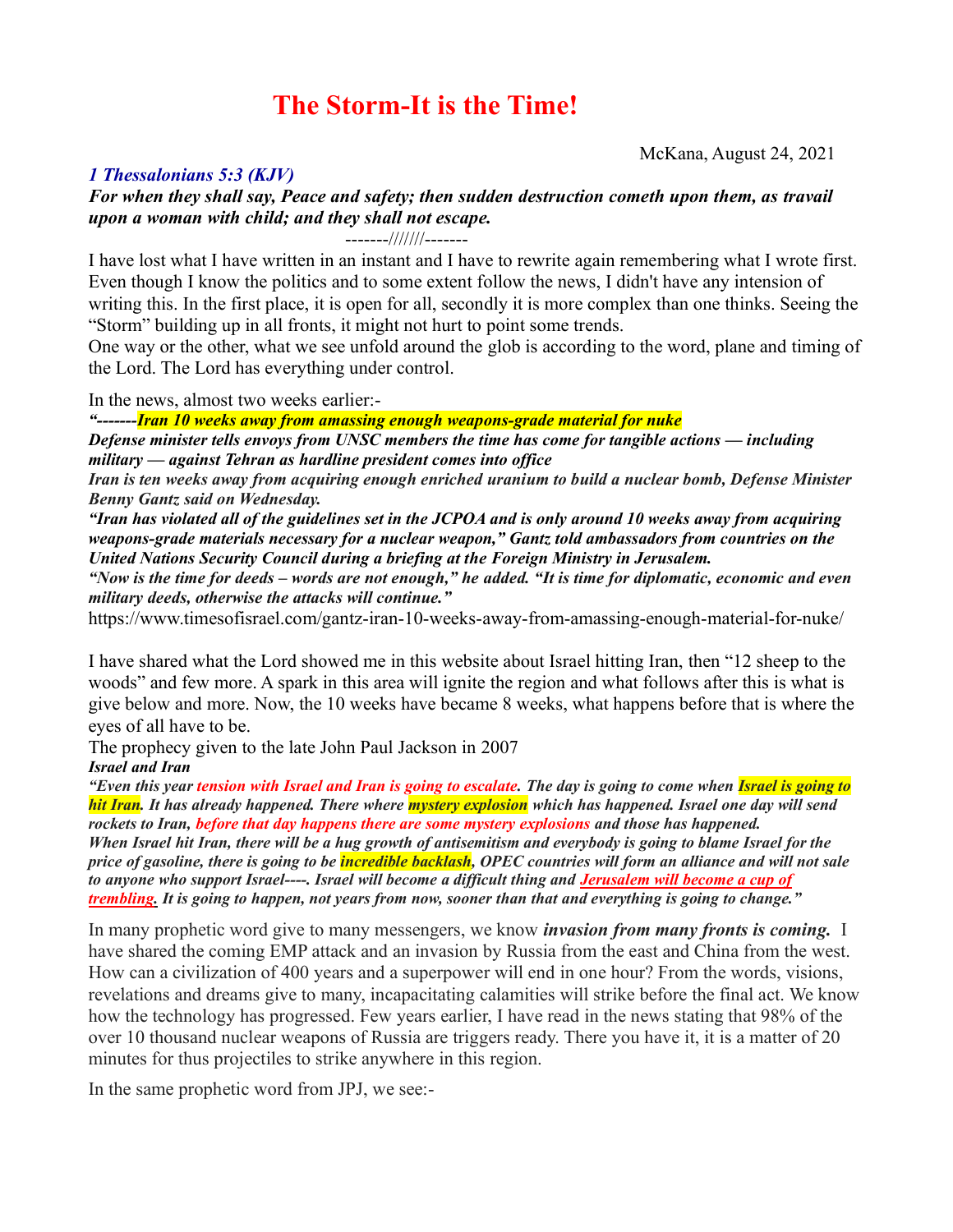#### **Russia**

*"Russia will take a new nationalism and Russia will create a new crisis to spawn nationalism as it realizes it is losing its youth.*

*Putin and Medevedeve will clash and Putin will end up taking over but there is a third guy behind the seen who is more ruthless than Putin. He will end up in the seen, he is not in the seen yet but he will show up in the seen. Putin is setting the stage for his coming. He is not the Antichrist, because the Antichrist will come from somewhere else but it is part of the whole end time scenario*

*Russia will be blackmailing many satellite states that use to be part of the Soviet block and demand to be a whole new alliance and a whole new agreement. Poland will be blackmailed, Czechoslovakia, Slovak countries, Hungary, Romania, Ukraine, Pakistan. If you want our oil and gas you will come back, if you don't we will close the pipeline tomorrow. They will bring the gas price up and will be able to function in their own state but they will wait for the gas price to come up before they bring the price up."*

This country has amassed many enemies than friends. What is prophesied about China is coming true. The problem with Taiwan, Japan, South China see, the economic progress and the global assertion of power is what the Lord has spoken. China has became a formidable global power and a force of indignation with other global powers. When the Lord wants to punish, empowers the enemy and uses them to do His job. The Pharaoh, Babylon were not good and the same with the current powers. They will have their days but will be used to do the job. Disobedience leads to lifting of the blessings from the Lord, decay and destruction.

In the same prophetic word, what is written about china has come true:-

### **China**

### *"China's escalation is not by accident. It is planed, it is strategic and it is designed to be lead power in the world.*

The same goes to Turkey. This is the country where the first "*Seven Churches of Revelation,*" old Armenia and mount Ararat are located. The Lord has revealed to me that Russia from the North will run over the whole of Asia Minor including Turkey. What is give to JPJ in 2007 is what is unfolding now.

# **Turkey**

# *"Turkey will come out of the ashes and will become an incredible force in the middle East with darkness in the core."*

Finally, in a dramatic speed, what we see is not only surprising but difficult to believe. Knowing all the prophetic words, let us see one sentence from the word given to JPJ.

# **The US.**

*"The military will be coming home, the Lord said, finance will be forcing you to shrink the military, this will allow cracks to be formed in the military to allow your country to be invaded if you don't turn your heart to me."*

**What is in the news bellow has already happened in Yemen. What is the implication and what is the ramification? Whose rises and whose fall? What we see is exactly the words of the Lord unfolding.**

# *August 20, 2021*

# *Planes, guns, night-vision goggles: The Taliban's new U.S.-made war chest*

*WASHINGTON, Aug 19 (Reuters) - About a month ago, Afghanistan's ministry of defense posted on social media photographs of seven brand new helicopters arriving in Kabul delivered by the United States.*